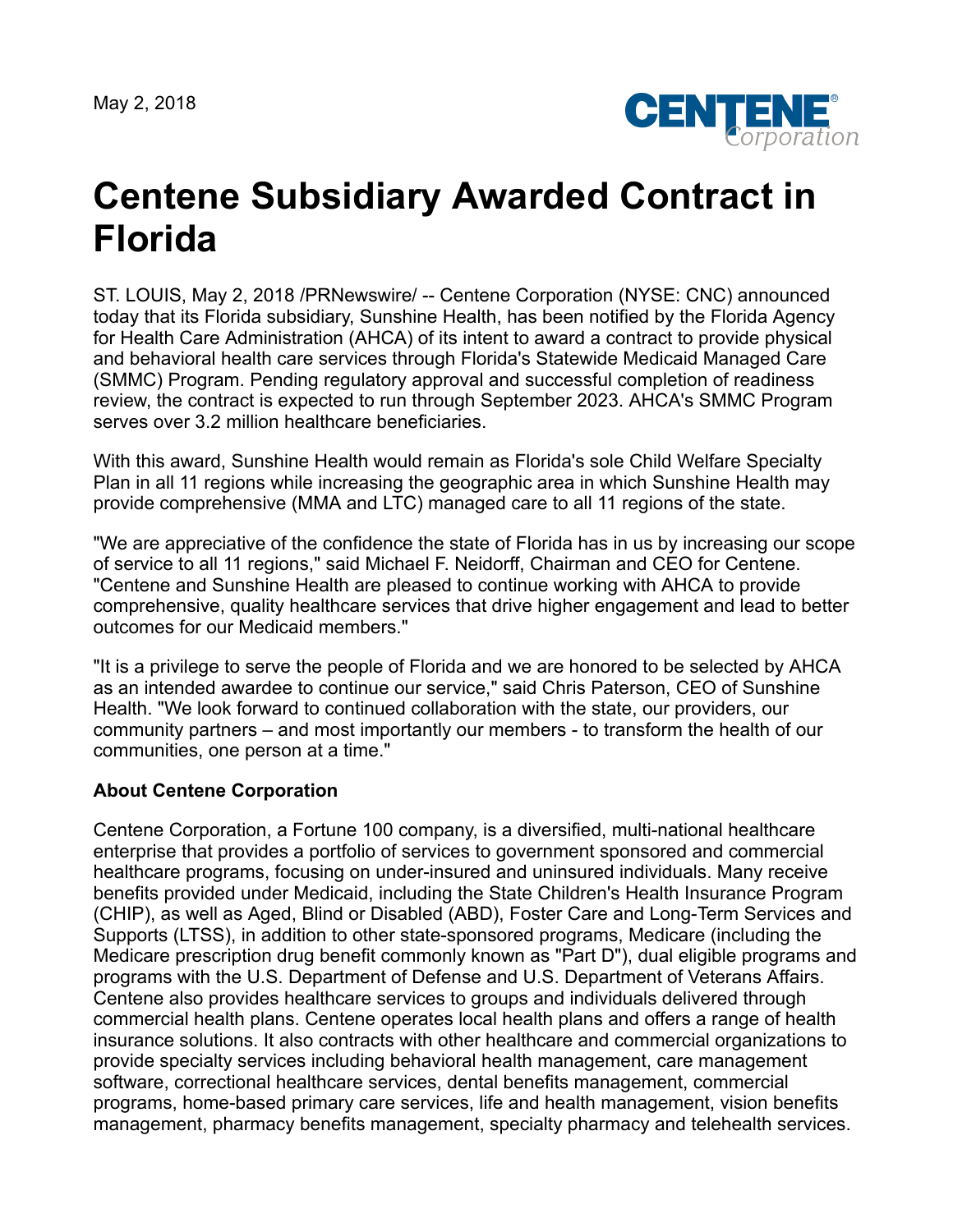Centene uses its investor relations website to publish important information about the Company, including information that may be deemed material to investors. Financial and other information about Centene is routinely posted and is accessible on Centene's investor relations website, <http://www.centene.com/investors>.

## **Forward-Looking Statements**

The company and its representatives may from time to time make written and oral forwardlooking statements within the meaning of the Private Securities Litigation Reform Act ("PSLRA") of 1995, including statements in this and other press releases, in presentations, filings with the Securities and Exchange Commission ("SEC"), reports to stockholders and in meetings with investors and analysts. In particular, the information provided in this press release may contain certain forward-looking statements with respect to the financial condition, results of operations and business of Centene and certain plans and objectives of Centene with respect thereto, including but not limited to the expected benefits of the acquisition (Health Net Acquisition) of Health Net, Inc. (Health Net) and the proposed acquisition of New York State Catholic Health Plan, Inc., d/b/a Fidelis Care New York (Fidelis Care) (Proposed Fidelis Acquisition or Fidelis Care Transaction). These forward-looking statements can be identified by the fact that they do not relate only to historical or current facts. Without limiting the foregoing, forward-looking statements often use words such as "anticipate", "seek", "target", "expect", "estimate", "intend", "plan", "goal", "believe", "hope", "aim", "continue", "will", "may", "can", "would", "could" or "should" or other words of similar meaning or the negative thereof. We intend such forward-looking statements to be covered by the safe-harbor provisions for forward-looking statements contained in PSLRA. A number of factors, variables or events could cause actual plans and results to differ materially from those expressed or implied in forward-looking statements. Such factors include, but are not limited to, Centene's ability to accurately predict and effectively manage health benefits and other operating expenses and reserves; competition; membership and revenue declines or unexpected trends; changes in healthcare practices, new technologies and advances in medicine; increased healthcare costs; changes in economic, political or market conditions; changes in federal or state laws or regulations, including changes with respect to income tax reform or government healthcare programs as well as changes with respect to the Patient Protection and Affordable Care Act and the Health Care and Education Affordability Reconciliation Act and any regulations enacted thereunder that may result from changing political conditions; rate cuts or other payment reductions or delays by governmental payors and other risks and uncertainties affecting Centene's government businesses; Centene's ability to adequately price products on federally facilitated and state based Health Insurance Marketplaces; tax matters; disasters or major epidemics; the outcome of legal and regulatory proceedings; changes in expected contract start dates; provider, state, federal and other contract changes and timing of regulatory approval of contracts; the expiration, suspension or termination of Centene or Fidelis Care's contracts with federal or state governments (including but not limited to Medicaid, Medicare, TRICARE or other customers); the difficulty of predicting the timing or outcome of pending or future litigation or government investigations; challenges to Centene or Fidelis Care's contract awards; cyber-attacks or other privacy or data security incidents; the possibility that the expected synergies and value creation from acquired businesses, including, without limitation, the Health Net Acquisition and the Proposed Fidelis Acquisition, will not be realized, or will not be realized within the expected time period, including, but not limited to, as a result of any failure to obtain any regulatory, governmental or third party consents or approvals in connection with the Proposed Fidelis Acquisition (including any such approvals under the New York Non-For-Profit Corporation Law) or any conditions, terms, obligations or restrictions imposed in connection with the receipt of such consents or approvals; the exertion of management's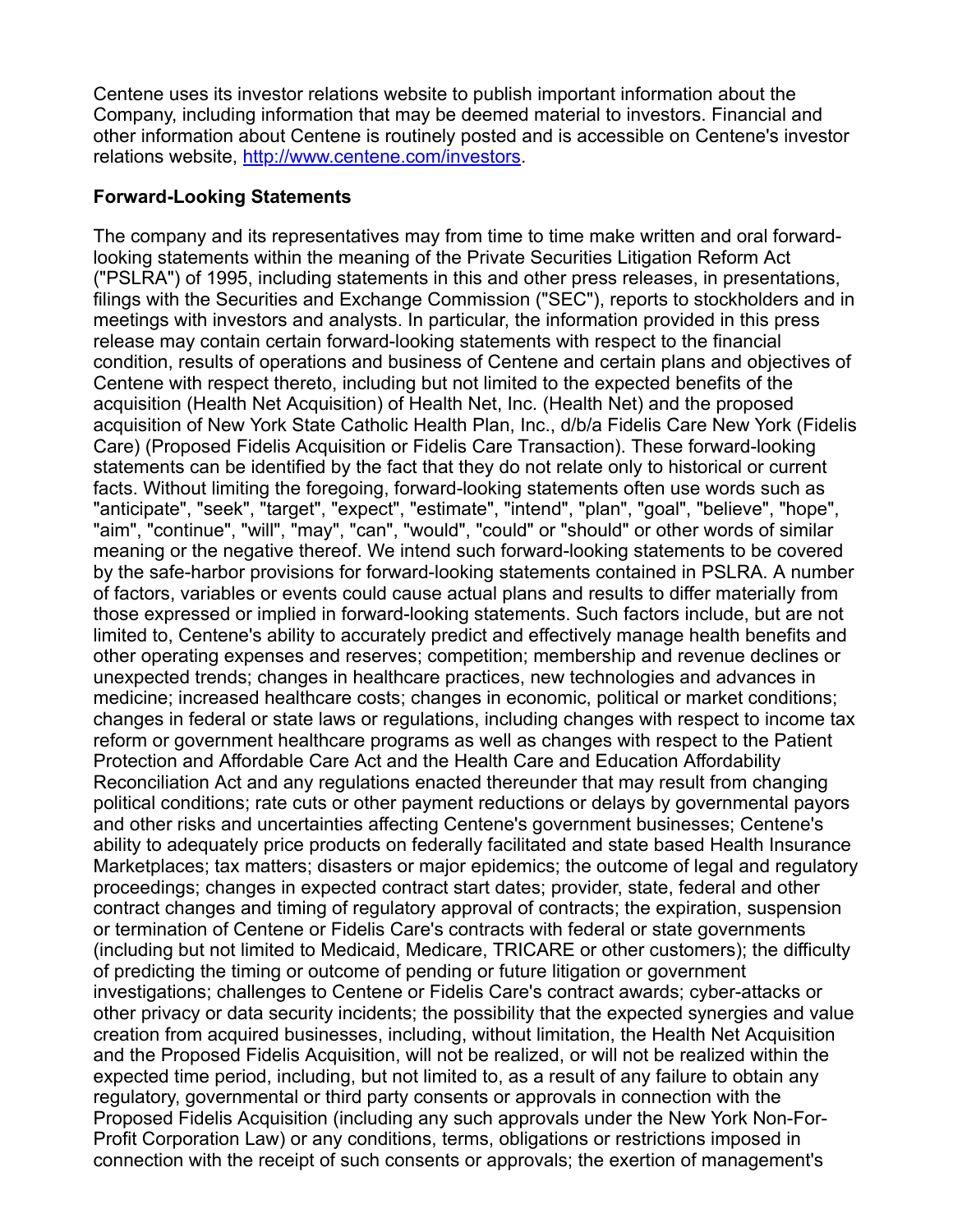time and Centene's resources, and other expenses incurred and business changes required in connection with complying with the undertakings in connection with any regulatory, governmental or third party consents or approvals for the Health Net Acquisition or the Proposed Fidelis Acquisition; disruption caused by significant completed and pending acquisitions, including the Health Net Acquisition and the Proposed Fidelis Acquisition, making it more difficult to maintain business and operational relationships; the risk that unexpected costs will be incurred in connection with the completion and/or integration of acquisition transactions, including among others, the Health Net Acquisition and the Proposed Fidelis Acquisition; changes in expected closing dates, estimated purchase price and accretion for acquisitions; the risk that acquired businesses and pending acquisitions, including Health Net and Fidelis Care, will not be integrated successfully; the risk that the conditions to the completion of the Proposed Fidelis Acquisition may not be satisfied or completed on a timely basis, or at all; failure to obtain or receive any required regulatory approvals, consents or clearances for the Proposed Fidelis Acquisition, and the risk that, even if so obtained or received, regulatory authorities impose conditions on the completion of the transaction that could require the exertion of management's time and Centene's resources, or otherwise have an adverse effect on Centene or the completion of the Proposed Fidelis Acquisition; business uncertainties and contractual restrictions while the Proposed Fidelis Acquisition is pending, which could adversely affect Centene's business and operations; change of control provisions or other provisions in certain agreements to which Fidelis Care is a party, which may be triggered by the completion of the Proposed Fidelis Acquisition; loss of management personnel and other key employees due to uncertainties associated with the Proposed Fidelis Acquisition; the risk that, following completion of the Proposed Fidelis Acquisition, the combined company may not be able to effectively manage its expanded operations; restrictions and limitations that may stem from the financing arrangements that the combined company will enter into in connection with the Proposed Fidelis Acquisition; Centene's ability to achieve improvement in the Centers for Medicare and Medicaid Services (CMS) Star ratings and maintain or achieve improvement in other quality scores in each case that can impact revenue and future growth; availability of debt and equity financing, on terms that are favorable to Centene; inflation; foreign currency fluctuations; and risks and uncertainties discussed in the reports that Centene has filed with the SEC. These forward-looking statements reflect Centene's current views with respect to future events and are based on numerous assumptions and assessments made by Centene in light of its experience and perception of historical trends, current conditions, business strategies, operating environments, future developments and other factors it believes appropriate. By their nature, forward-looking statements involve known and unknown risks and uncertainties and are subject to change because they relate to events and depend on circumstances that will occur in the future. The factors described in the context of such forward-looking statements in this press release could cause Centene's plans with respect to the Health Net Acquisition, actual results, performance or achievements, industry results and developments to differ materially from those expressed in or implied by such forward-looking statements. Although it is currently believed that the expectations reflected in such forwardlooking statements are reasonable, no assurance can be given that such expectations will prove to have been correct and persons reading this press release are therefore cautioned not to place undue reliance on these forward-looking statements which speak only as of the date of this press release. Centene does not assume any obligation to update the information contained in this press release (whether as a result of new information, future events or otherwise), except as required by applicable law. This list of important factors is not intended to be exhaustive. We discuss certain of these matters more fully, as well as certain other risk factors that may affect Centene's business operations, financial condition and results of operations, in Centene's filings with the SEC, including the annual reports on Form 10-K, quarterly reports on Form 10-Q and current reports on Form 8-K.